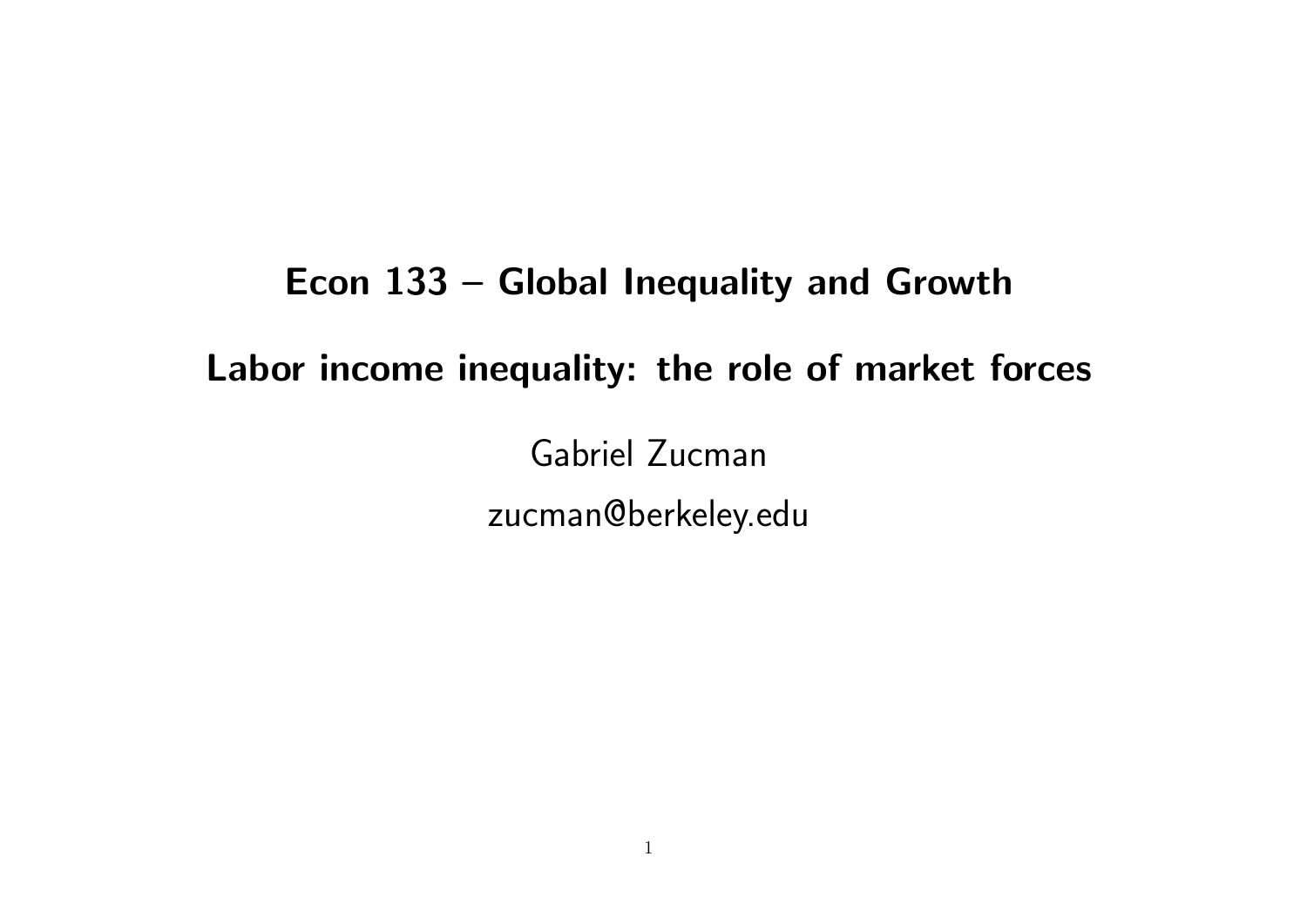#### Roadmap

- The critical role of skills in the labor market
- Why has the skill premium increased?
- Policy implications of the rise in the skill premimum
- Reference for this lecture: Autor (2014)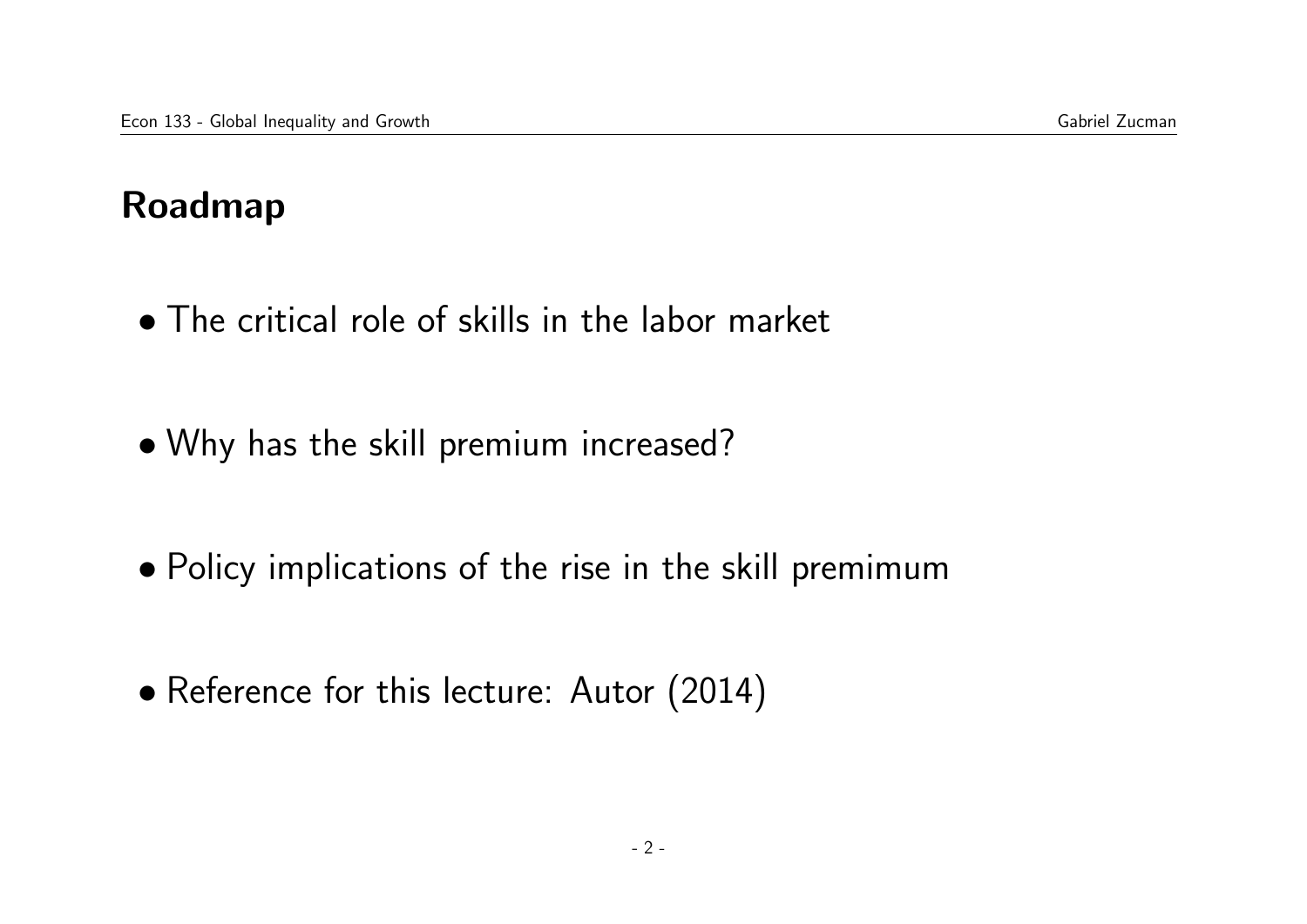### 1 The critical role of skills in the labor market

What determines labor income inequality?

- $\bullet$  In a perfectly competitive economy, wage  $=$  marginal productivity
- Marginal productivity depends on (i) tasks that workers can accomplish (skills); (ii) relative scarcity
- So depends on skill demand (skills employers require) and skill supply (skills workers have acquired)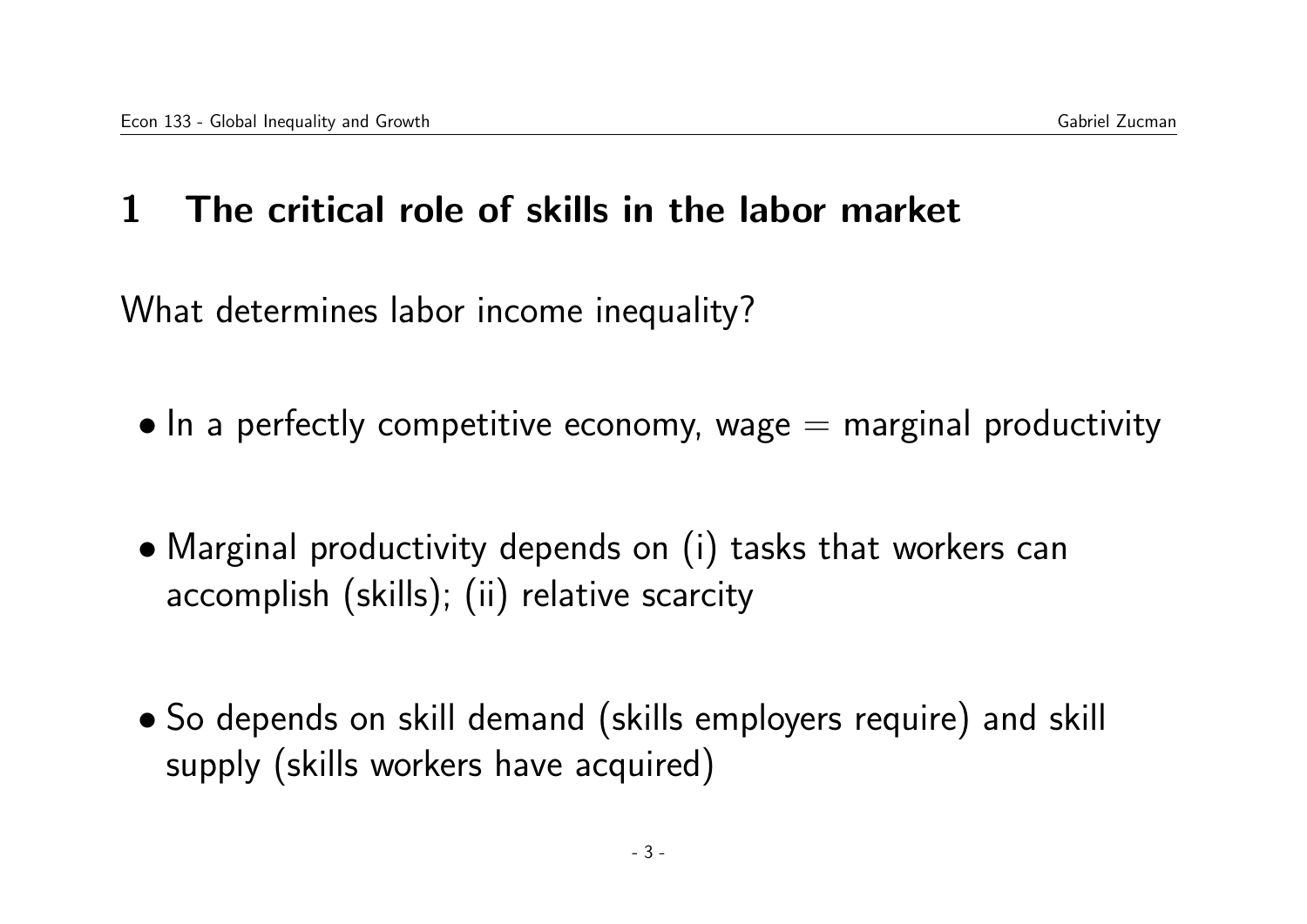#### 1.1 The skill premium

• Assume  $Y = F(L_s, L_u)$  with  $L_s =$  high-skill labor,  $L_u =$  low-skill, and that demand for  $L<sub>s</sub>$  rises over time bc of technological change

• Ex: 
$$
F(L_s, L_u) = L_s^{\alpha} L_u^{1-\alpha}
$$
, with  $\alpha \uparrow$  over time

• If the skill supply  $L_s$  is fixed, then the relative wage of high-skill labor  $w_s/w_u$  (= skill premium) will rise over time

 $\rightarrow$  There's a race between education (skill supply) and technology  $(s$ kill demand) =  $T$ inbergen model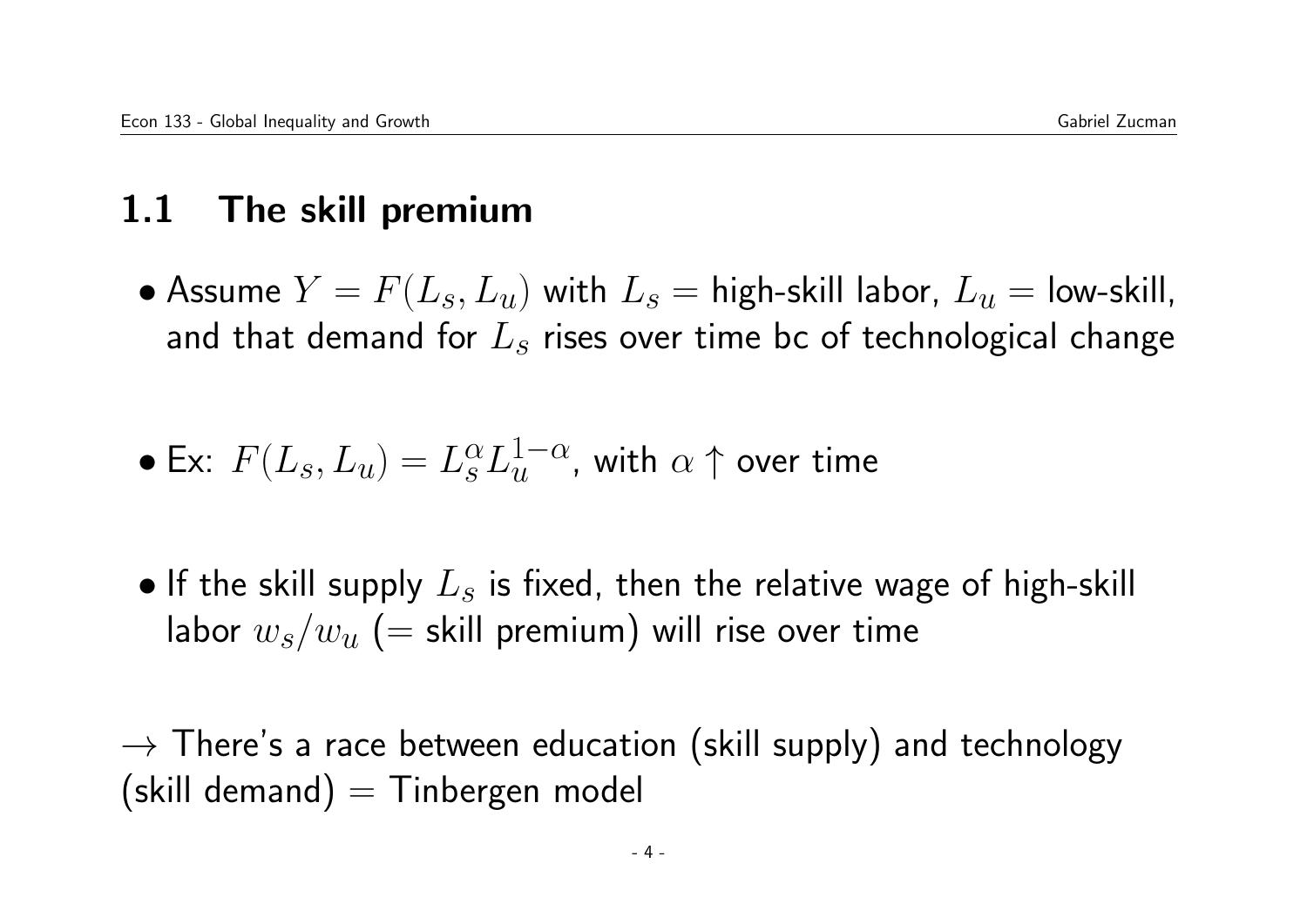#### 1.2 The rise in the skill premium

- Skills premium  $\nearrow$  in many advanced countries in recent decades
- US: earnings gap between college and high school graduates has more than doubled over the past three decades
- Increase in the skill wage premium explains  $60-70\%$  of the rise of US wage inequ. between 1980 and 2005 (Goldin and Katz 2010)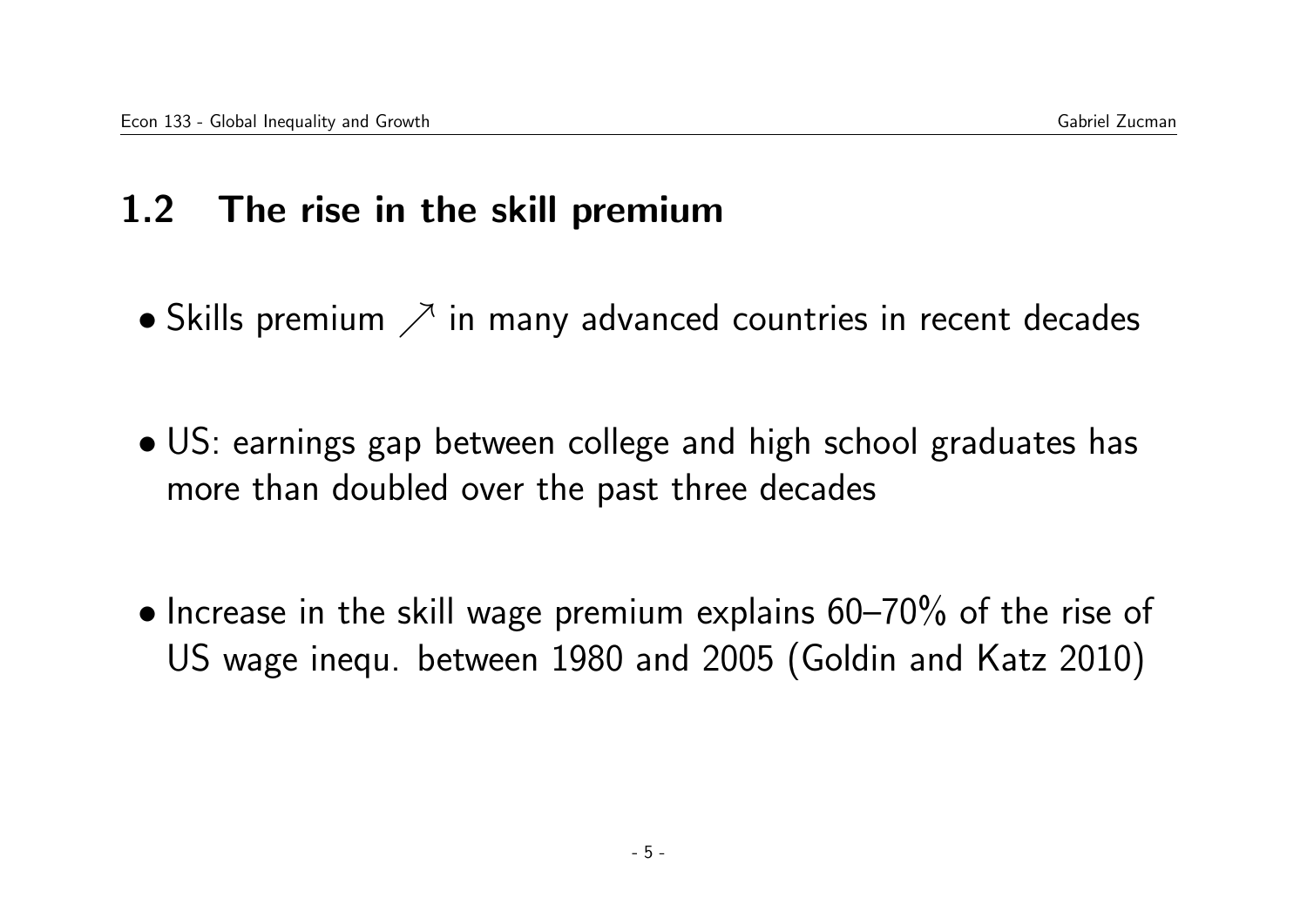#### **College/high school median annual earnings gap, 1979–2012**

In constant 2012 dollars



 $\frac{1}{2}$  . Converse median and  $\frac{1}{2}$ Source: Autor (2014)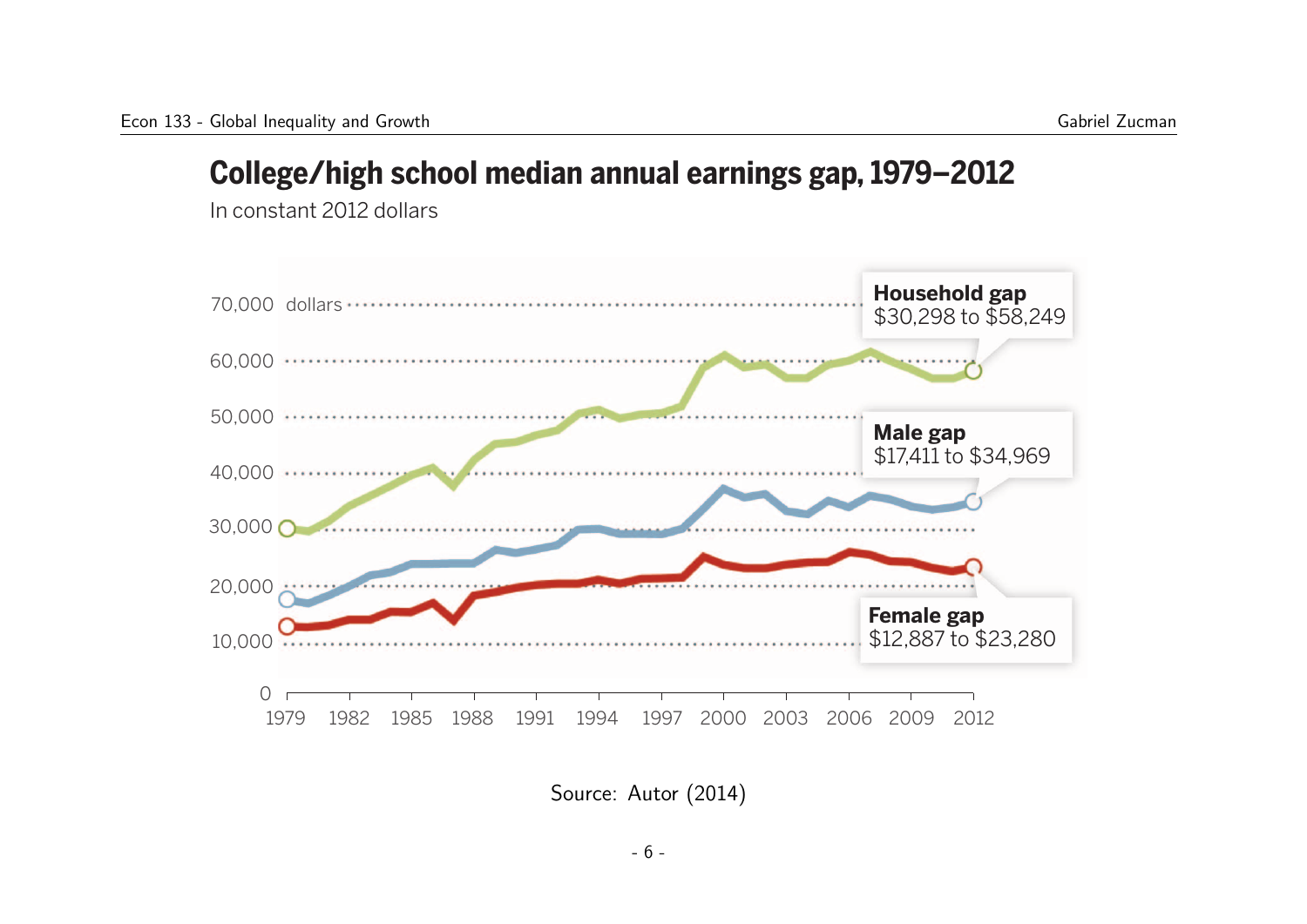Change in Ratio of 90th Percentile Male Earnings<br>to 10th Percentile Male Earnings, 1980-2011 Change in Ratio of 90th Percentile Male Earnings  $1.5$ to 10th Percentile Male Earnings, 1980−2011 Numbers at the base of each bar correspond  $1.2$ to the 90/10 earnings ratio in each country in 1980.  $0.9 -$ 0.6  $0.3 -$ 3.3 2.4 2.6 2.0 4.1 2.4 2.1 2.2 2.7 2.1 2.7 3.6 0.0 −0.3 −0.6 Finland France Japan Korea Sweden Denmark-Netherlands-Australia-New Zealand-United Kingdom-United States-Germany Denmark Netherlands Australia New Zealand United Kingdom United States

Source: Autor (2014)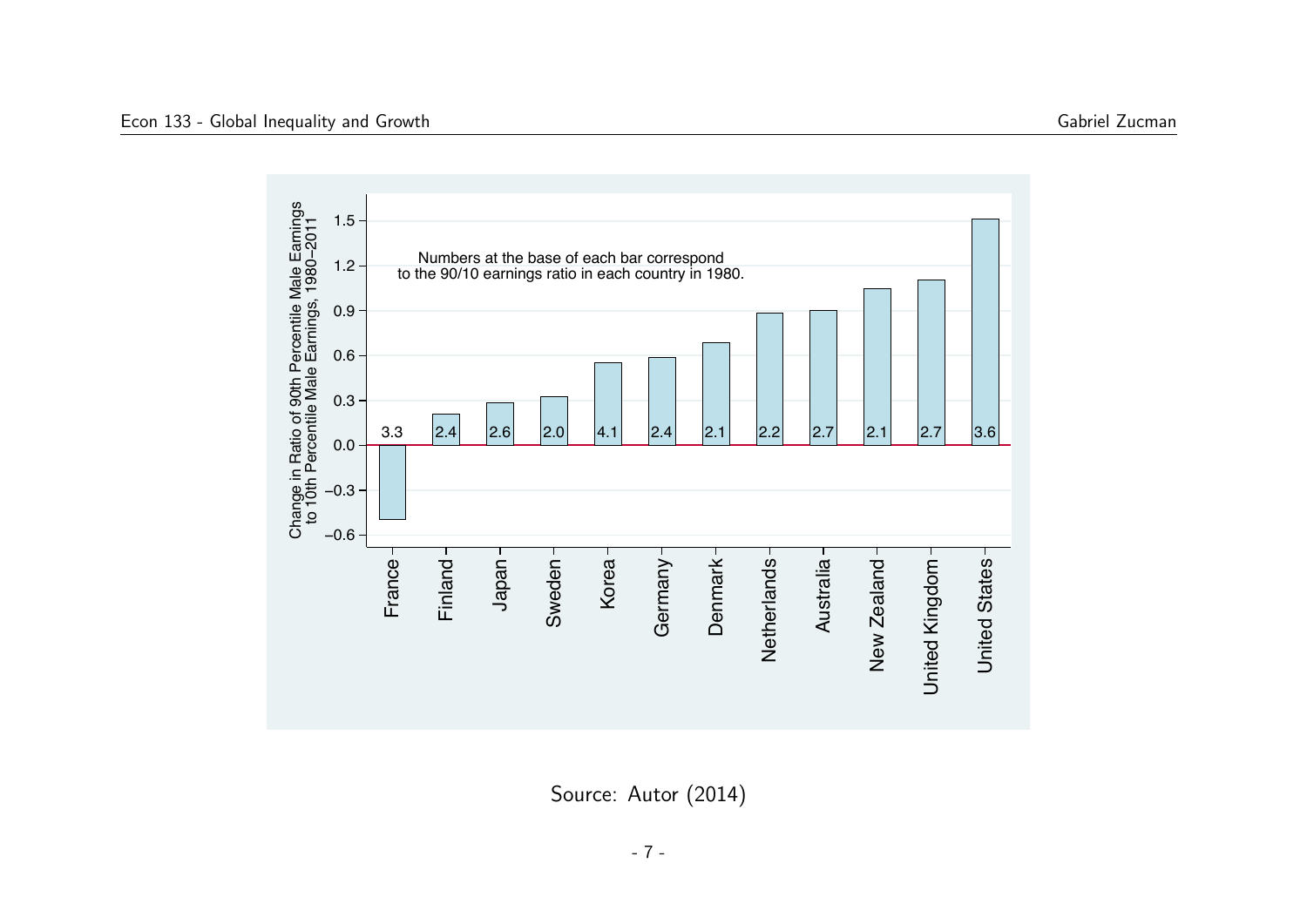Whenever the supply of college educated workers stagnates, the skill premium always rises:

A — True

B — False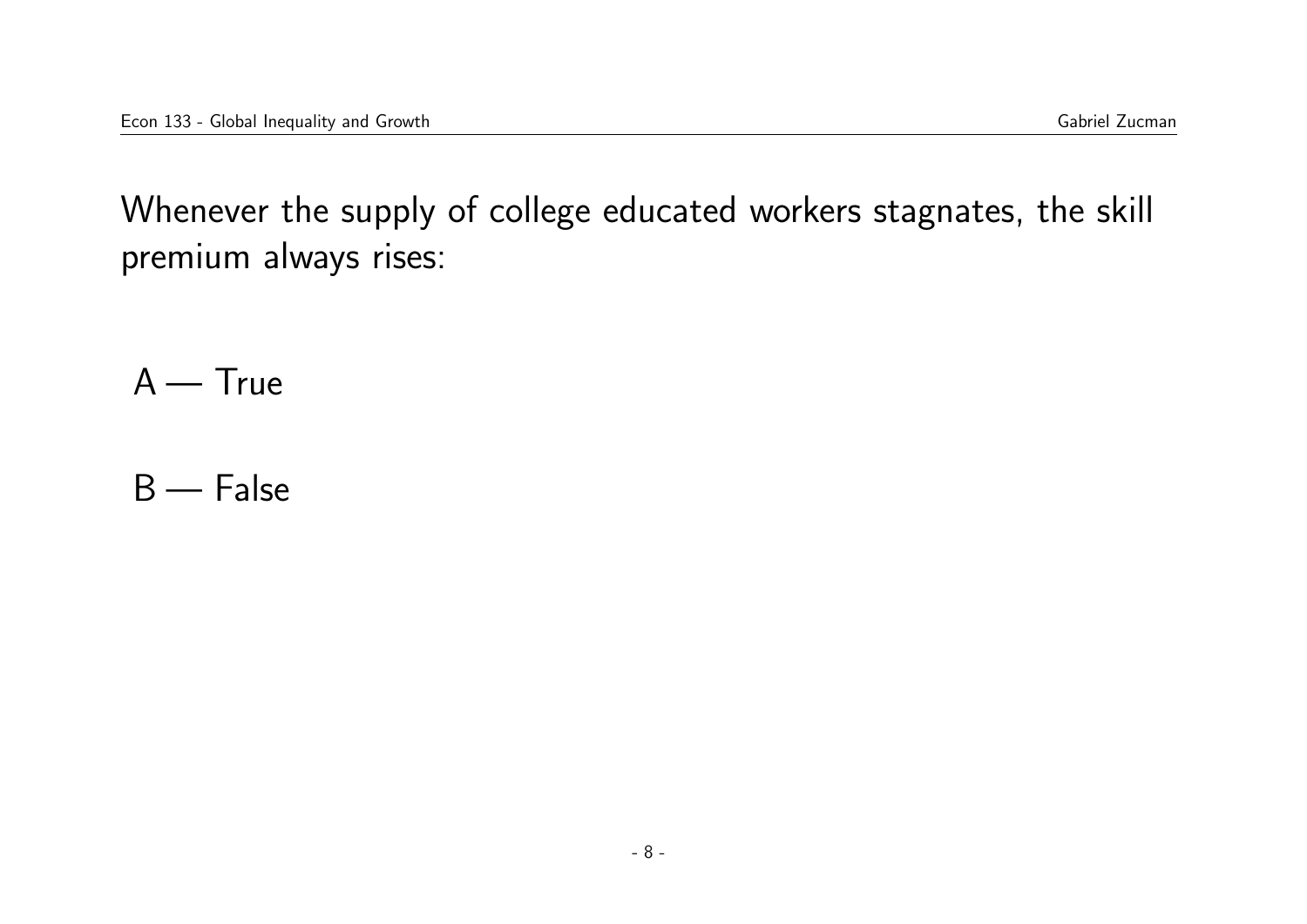#### 2 Why has the skill premium increased?

Why are skilled so heavily rewarded? Two main factors: change in skill supply, change in skill demand

## 2.1 Skill supply

- Key determinant of the supply of skills  $=$  education system
- 1900-1940: US became first nation in the world to deliver universal high school education to its citizens.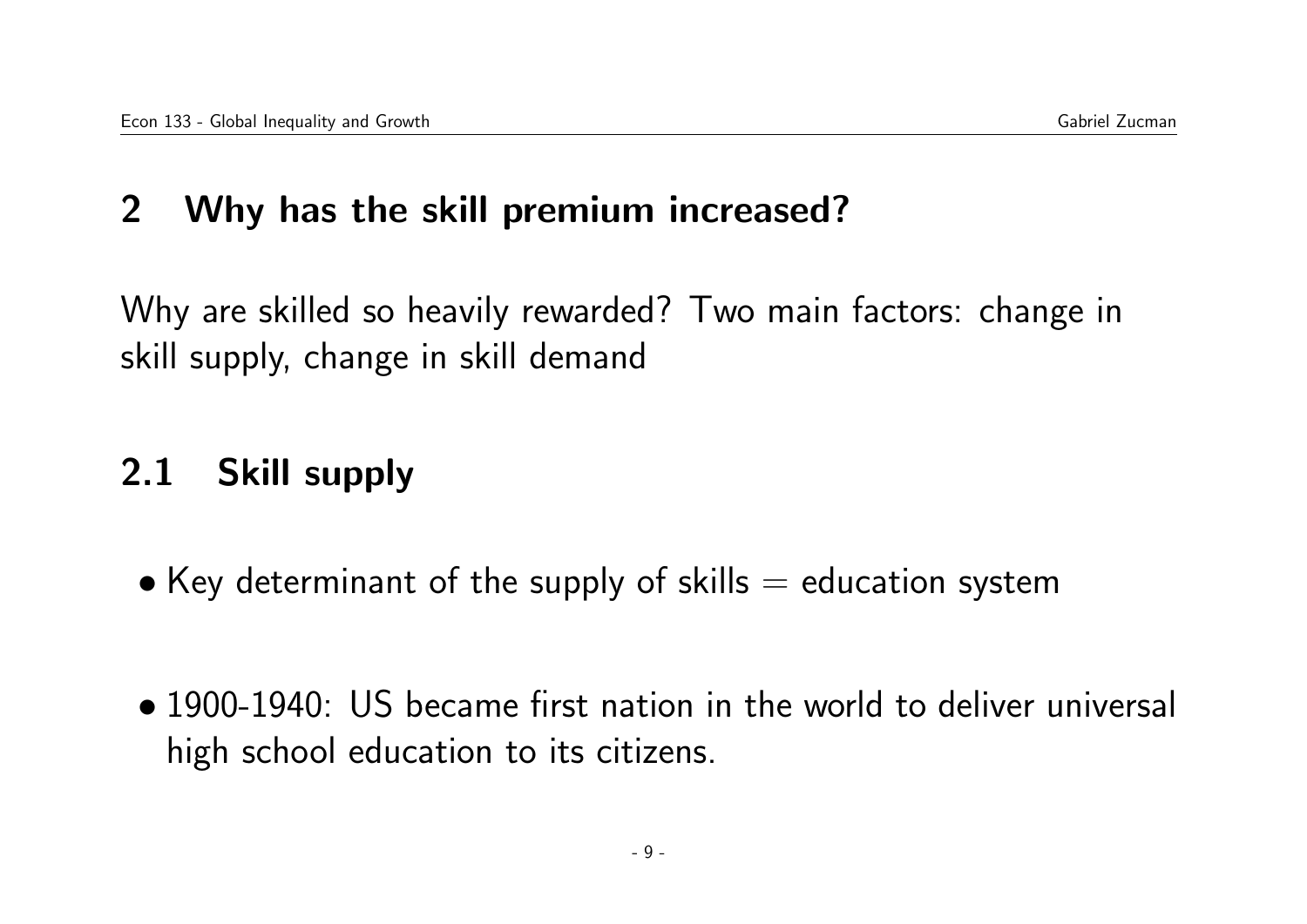- But in 1940, only 6% of Americans had 4-year college degree
- 1950s-1970s: sharp rise in college enrollment: GI bills; Vietnam war draft deferral
- After 1982: big slowdown (modest increase since post 2005  $\rightarrow$ flattening of the college premium after 2005)
- Goldin and Katz (2010) find systematic  $< 0$  correlation between growth rate of college grads and change in skill premium in the US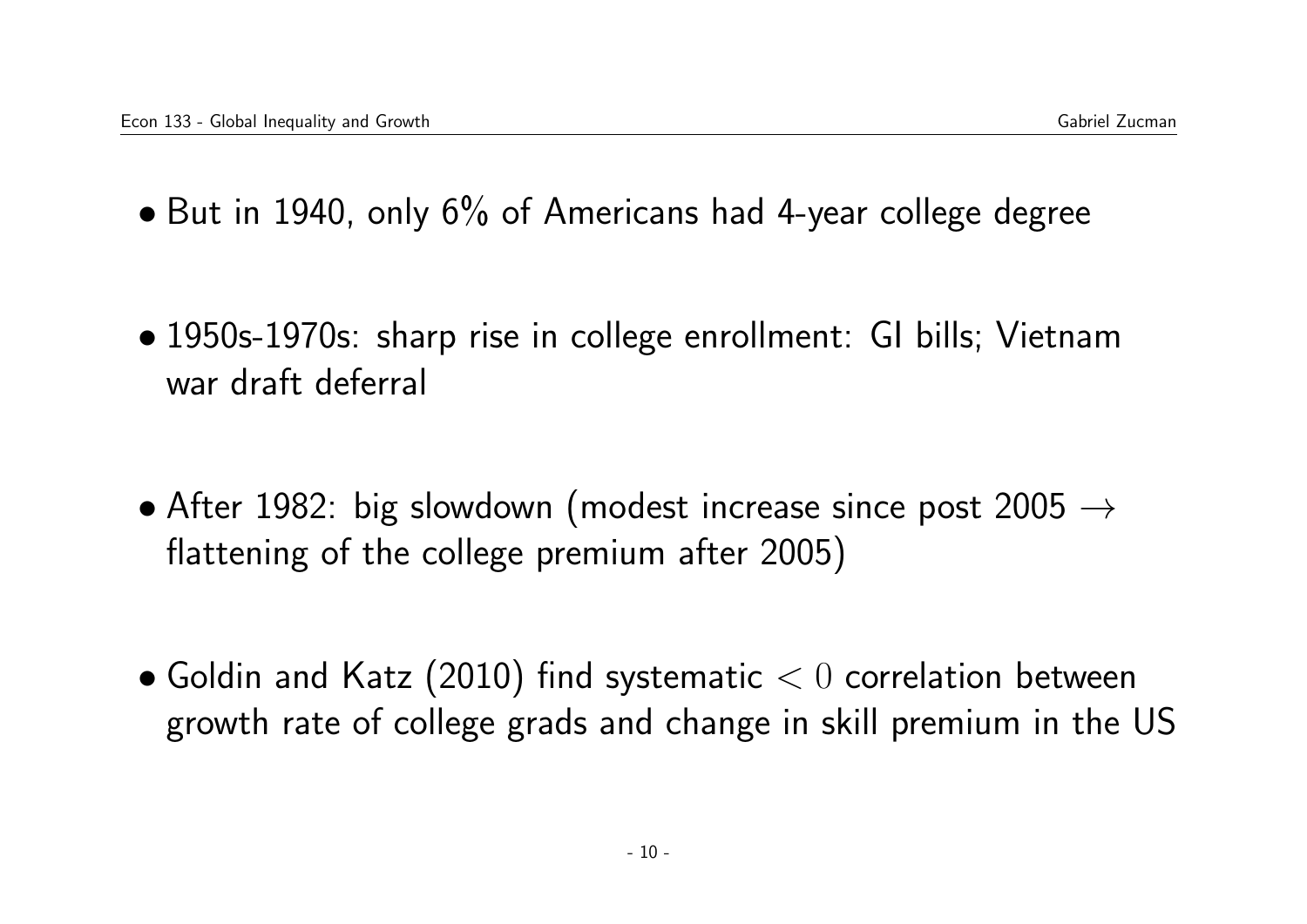

Source: Autor (2014)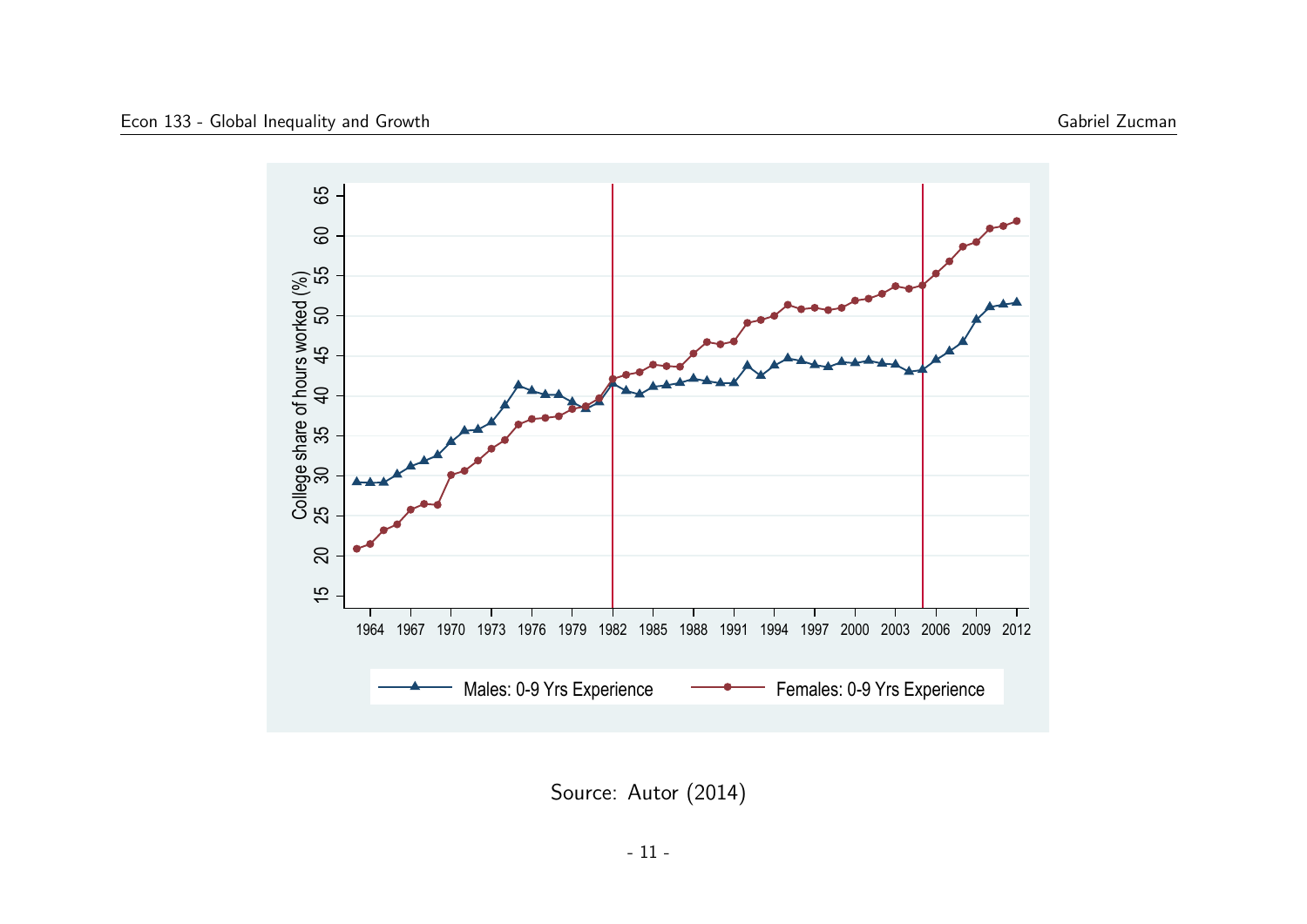

Source: Autor (2014) series labeled "Measured Gap" is constructed by calculating the mean of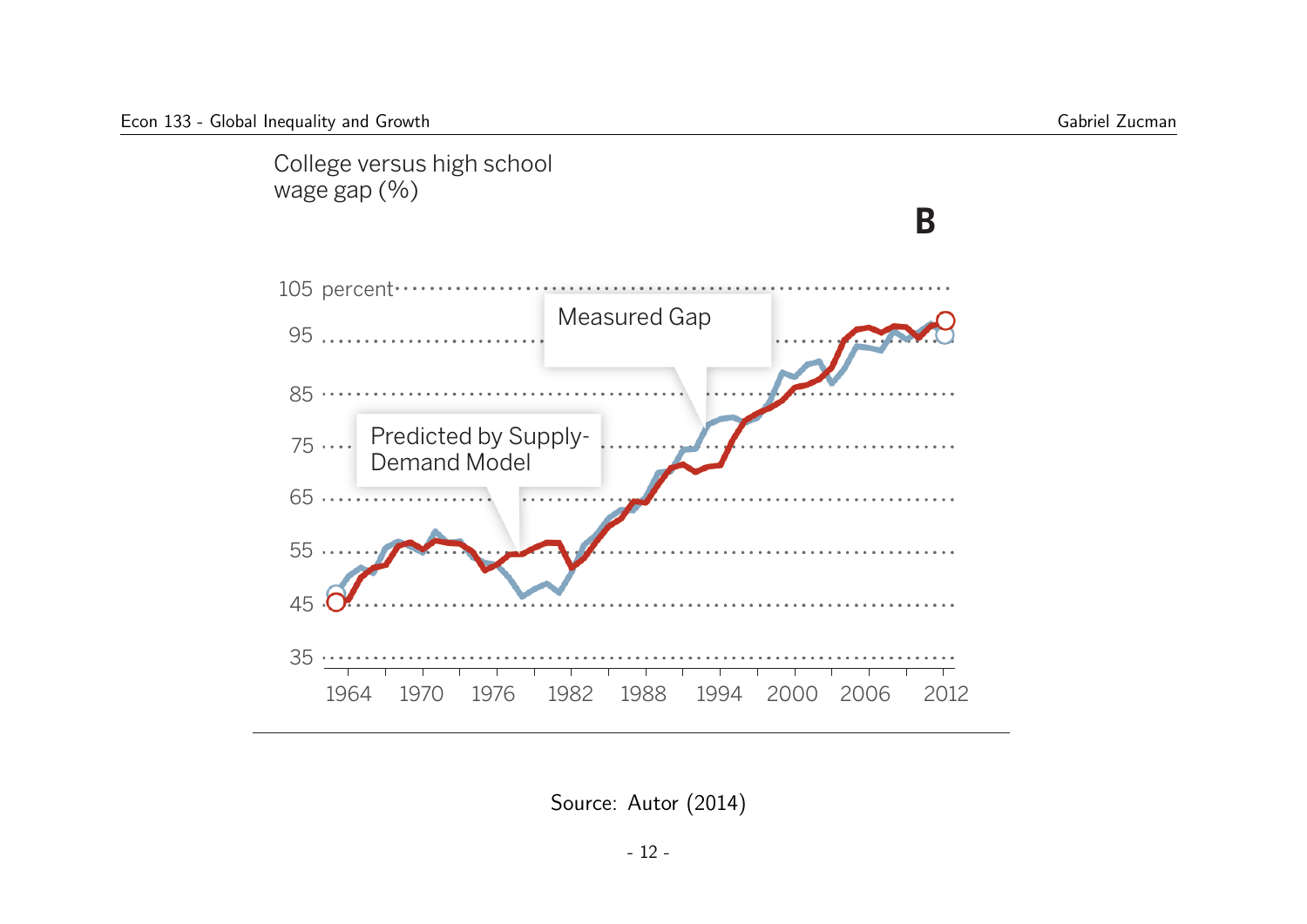### 2.2 Skill demand

- Stagnating skill supply a pb bc skill demand continued to rise post 1980
- 20th century: successive waves of innovation (electrification, mass production, motorized transportation, telecommunications) have  $\searrow$  demand for physical labor and  $\nearrow$  the centrality of cognitive labor

Today: ongoing process of machine substitution for routine human labor. Consequences: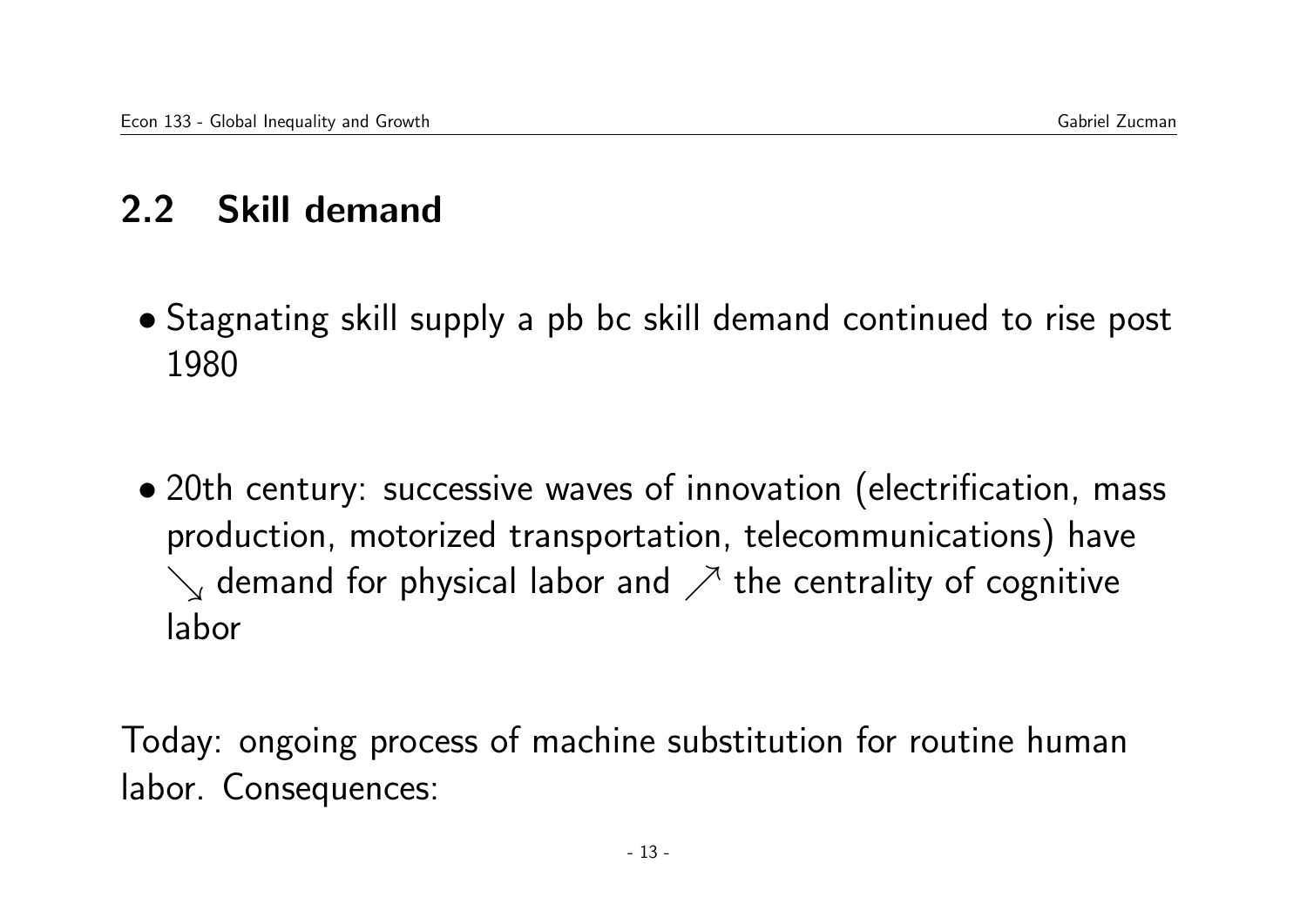- Complements educated workers who excel in abstract tasks that are at present difficult to automate but essential to perform
- But devalues the skills of workers  $\rightarrow$  drops in non-college employment opportunities in production, clerical, and administrative support positions stemming from automation
- $\rightarrow$  fall in real wage of low-educated workers:
	- -22% over 1980-2012 for high school dropouts males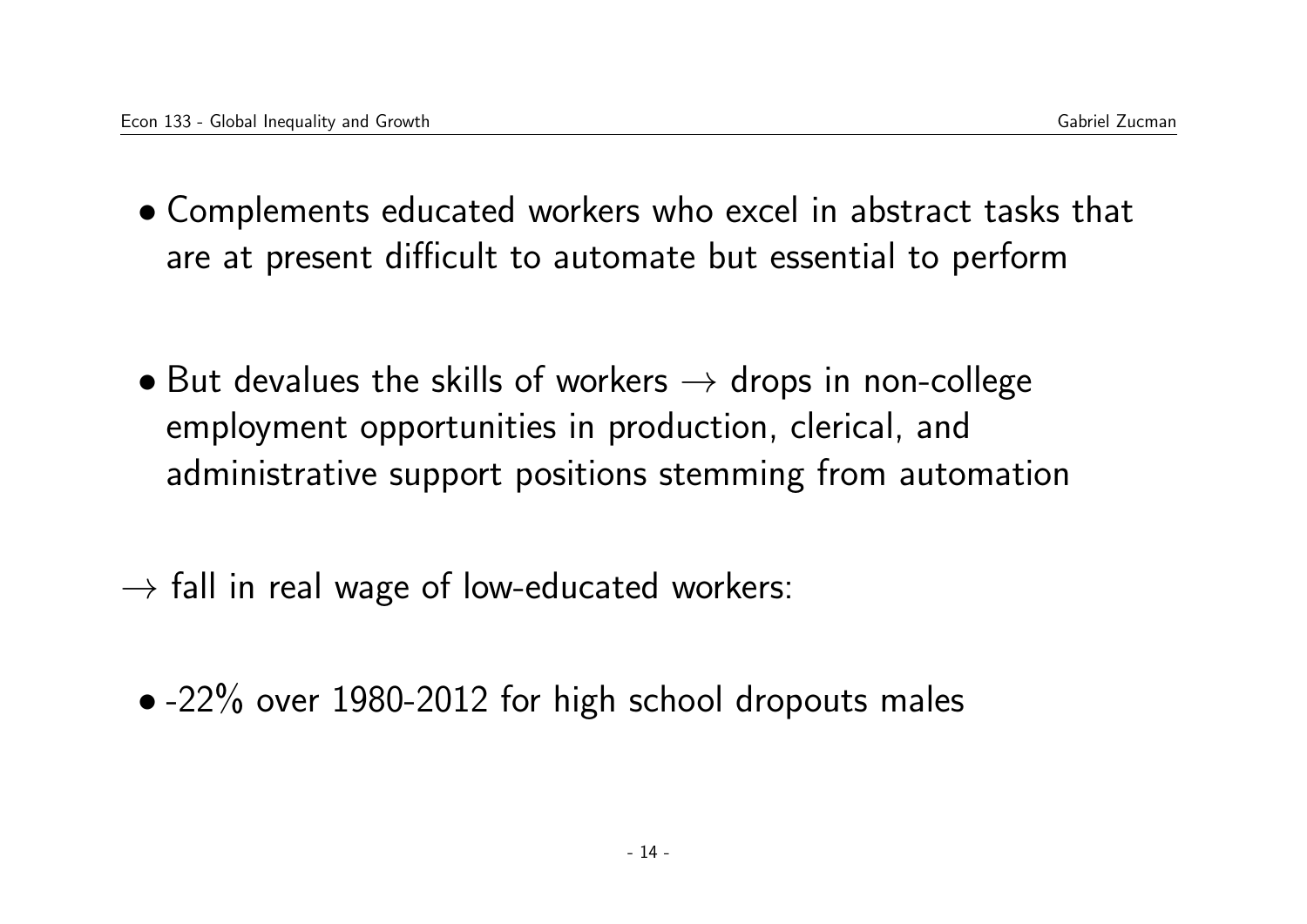- $\bullet$  -11% for high school graduates
- Fall of labor force participation

#### 2.3 Why has college supply declined?

- Temporary factor: end of Vietnam war
- Long run factor: inequality in access to education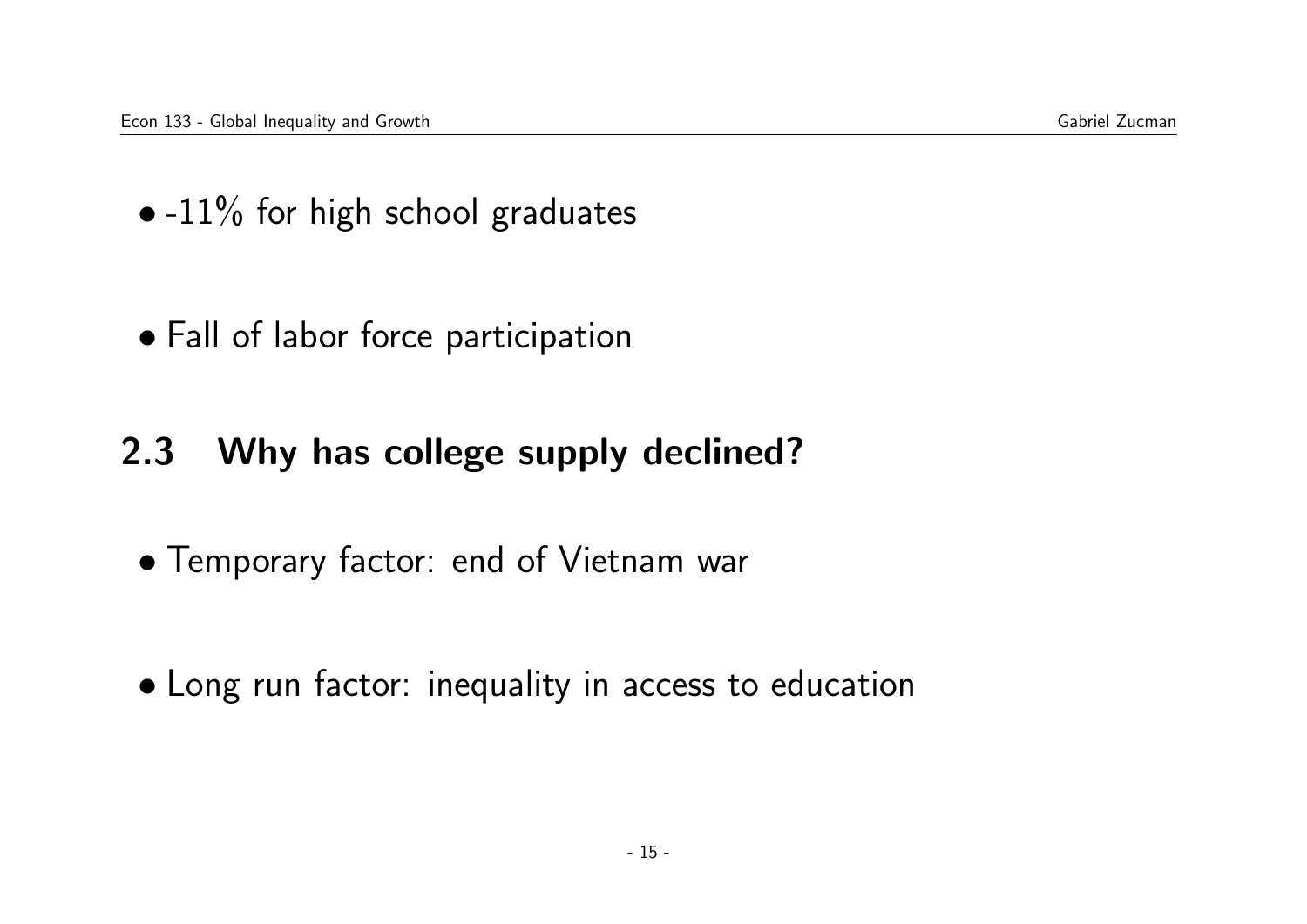

**Appendix Figure 4. College Attendance Rates vs. Parent Income Rank by Cohort**

Source: Chetty et al. (2014)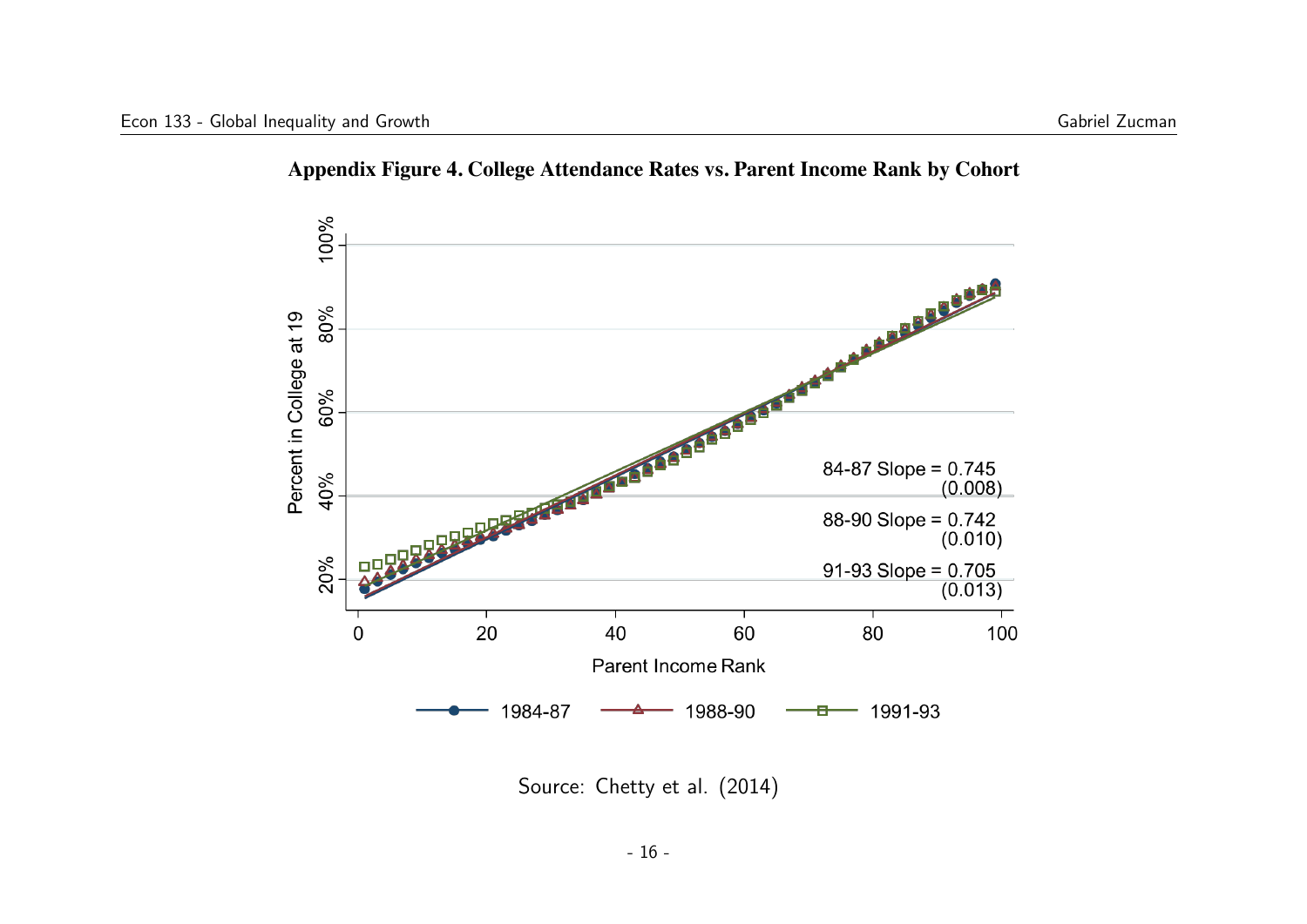

Source: Chetty et al. (2016)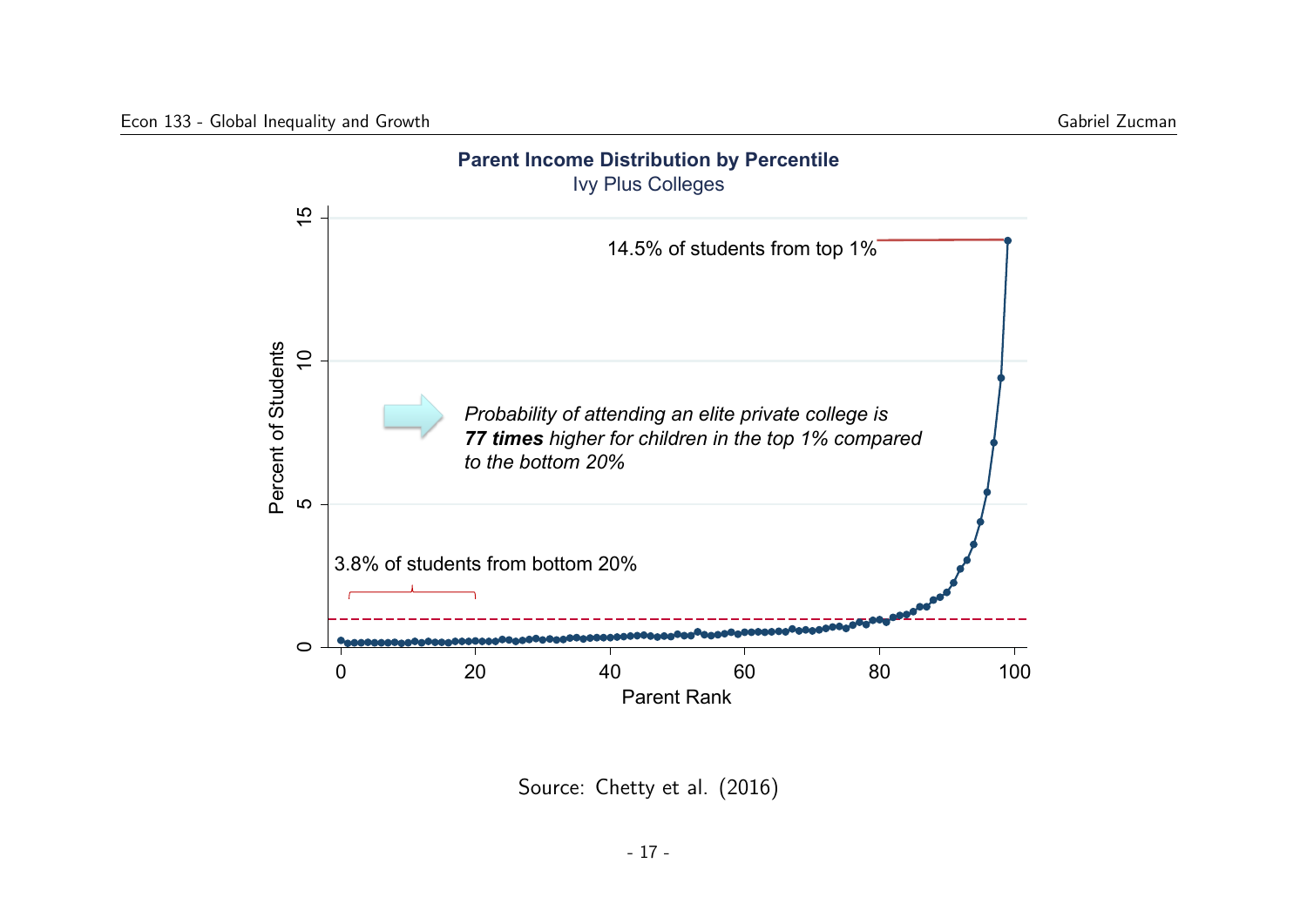

Source: Chetty et al. (2016)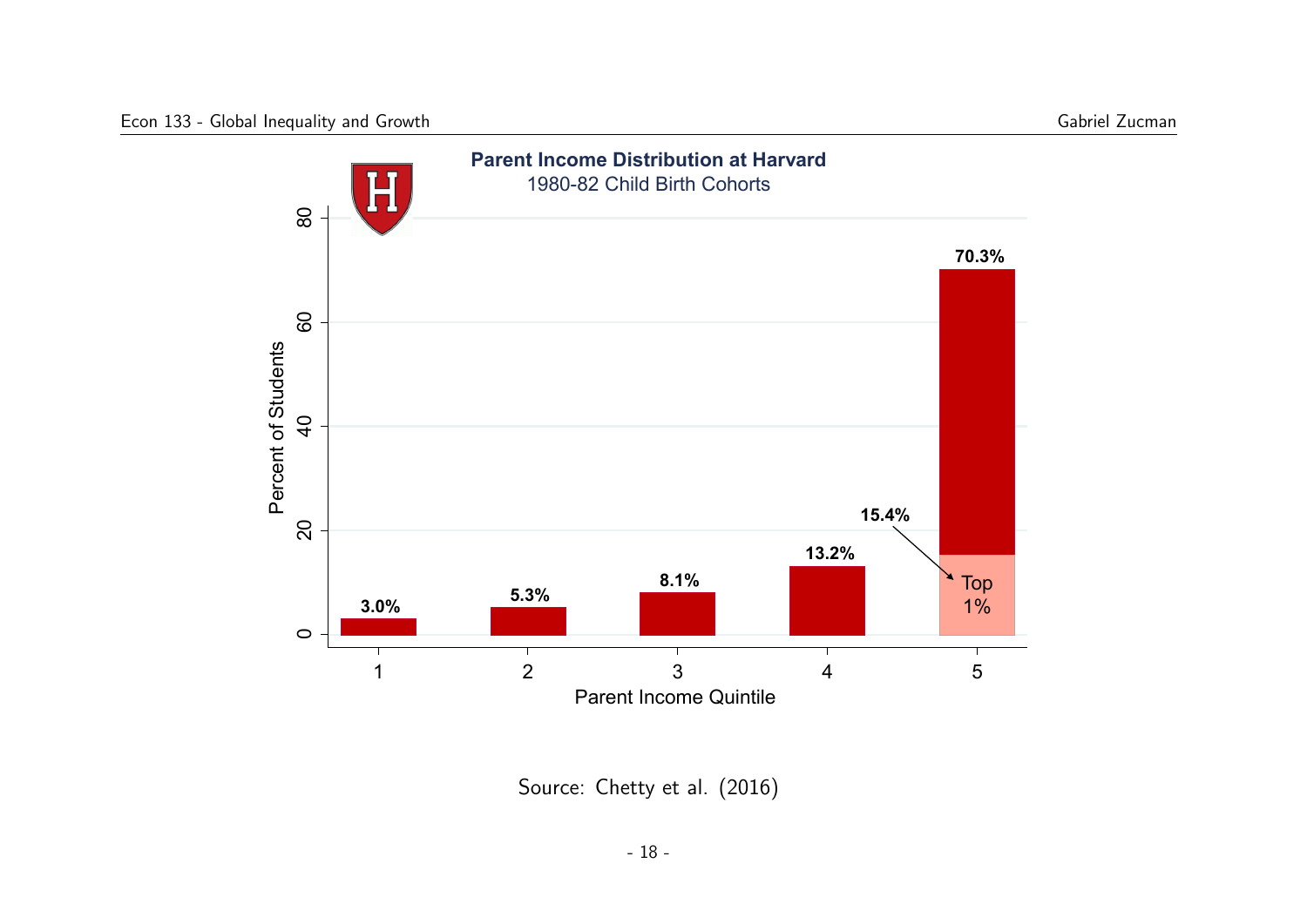### 3 Policy implications

Right way to reduce wage inequ. in the long run is inv. in education

- Excellent preschool through high school education
- Broad access to postsecondary education
- Good nutrition, public health, and home environments
- All of this requires gov. revenue: progressive taxes and transfers